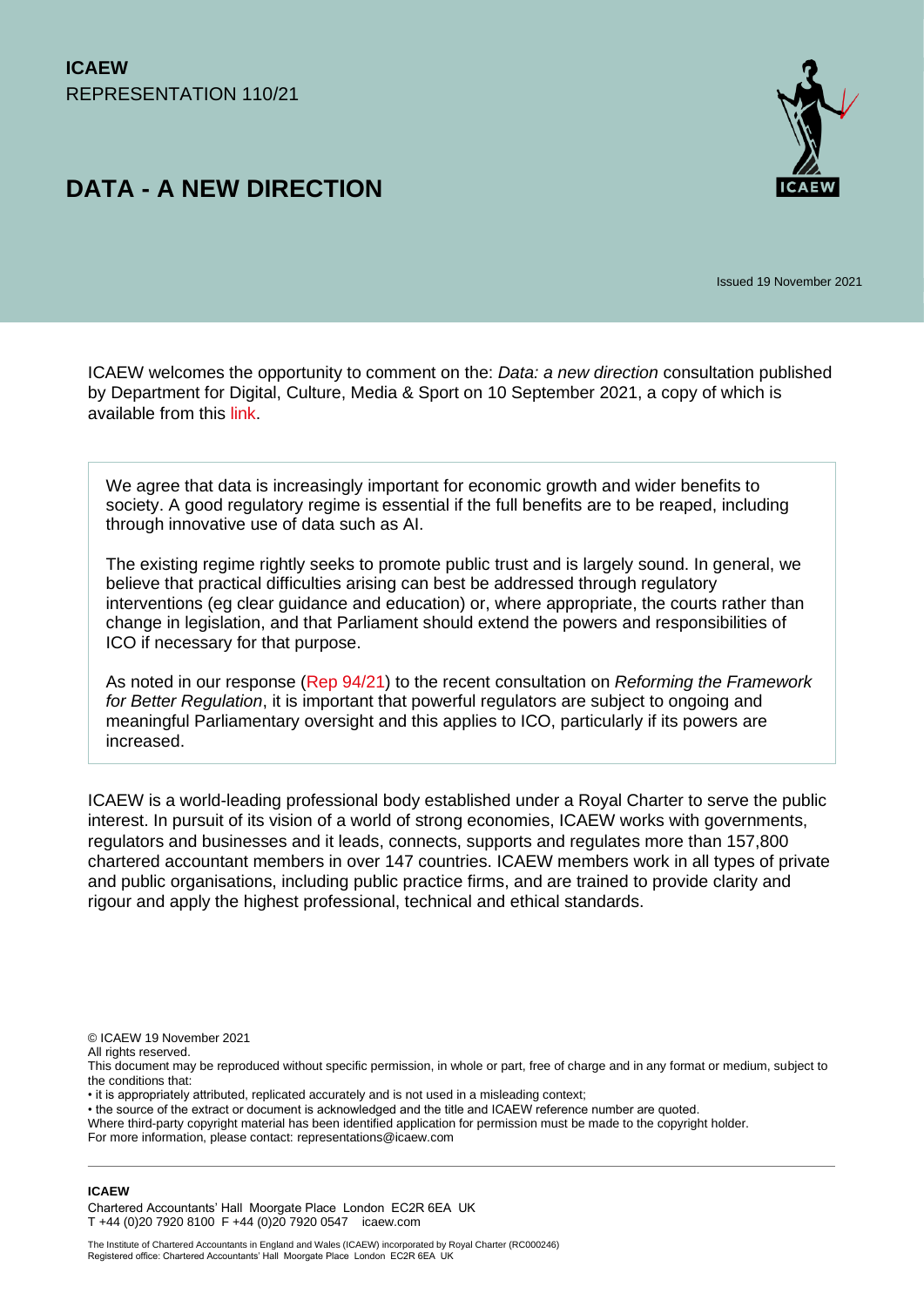# **KEY POINTS**

## **ICAEW'S EXPERIENCE OF THE REGIME**

1. Our response draws on our own experience of the data protection regime and on feedback from our member firms, including large global firms. Some of our firms are heavy users of data and provide advisory services involving personal data to a variety of UK and multinational businesses.

# **THE IMPORTANCE OF TRUST**

- 2. The Ministerial Forward states that protection of people's data must be at the heart of the UK's regime and that without public trust the other objectives cannot be met.
- 3. We agree. In a free society, public trust is crucial. Without it, individuals may be reluctant voluntarily to disclose the personal data which is often the essential raw material from which products and services are developed.
- 4. This means that individuals should be able to understand what their data is being used for, or at least trust that it will only be used in ways that would reasonably be expected.
- 5. The existing regime seeks to promote trust and we believe it is largely sound.
- 6. Trust can be dented by personal experience (eg exposure to fraud from data breaches) or eroded through seemingly ineffective yet intrusive mechanisms (eg cookie consents). We therefore fully support initiatives such as this which seek to identify and address any shortcomings in the regime.

# **NEED FOR CHANGE IN THE REGULATIONS?**

## **Balance between prescription and principles or guidance**

- 7. The data protection legislation and regulations are lengthy and, in some respects, prescriptive, but the regime is built around key principles (fairness, transparency etc), which is appropriate given its broad application to nearly all businesses and personal data of the public at large.
- 8. We note that it is for business and other users of data such as government to win and maintain the trust of the public through behaving in a trustworthy way. A principles-based approach is helpful in that respect as the principles can serve to educate both business and the public.
- 9. In our view, the current regime already strikes a reasonable balance between prescription and principles and the most productive way to improve it will, with a couple of exceptions, be through reform of the regulatory approach rather than through legislative change. Specifically, we believe that the current regime is not always well understood and that the ICO could provide more definitive guidance in certain areas. Even if prescriptive, ICO's regulatory guidance can be made in a flexible way to address concerns that arise in specified circumstances and promptly changed if necessary. If ICO's powers or objectives need to be changed to allow this, we would support that.

## **Stability in regulation**

10. Business and wider society has, for the most part, become used to the current regime. An enormous amount of work was required to comply with the regulations when they were new, including the design and introduction of compliance processes. But that work has largely been done, precedents have been and continue to be established and, while there is room for improvement, there is better understanding of the principles behind the regulations and how to adhere to them.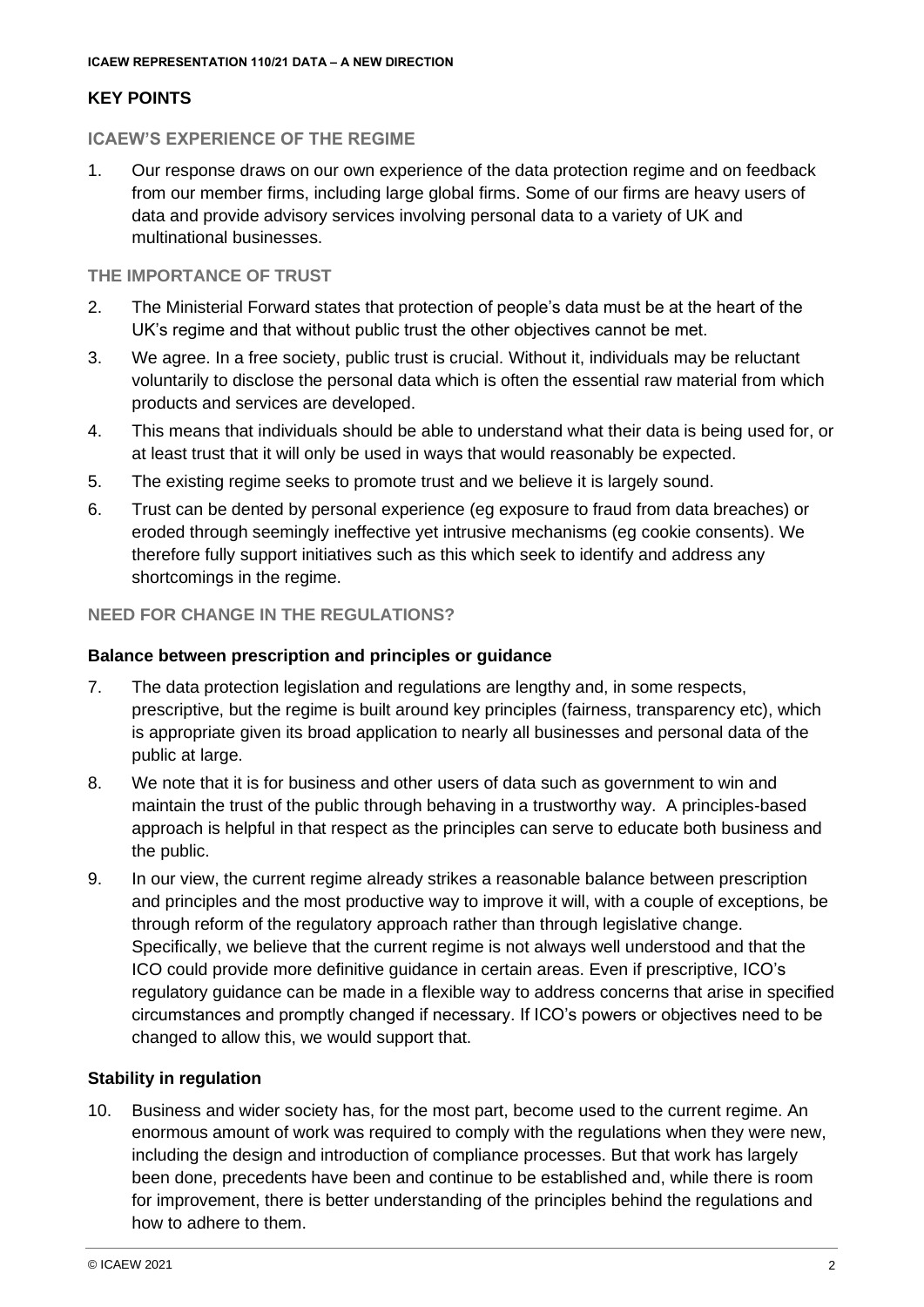- 11. There is a real risk that substantial change will result in another wave of compliance costs which is not merited by the potential gains. The burden of 'regulatory churn' should not be underestimated, a point we highlighted in our response to the Reforming the Framework for Better Regulation consultation noted above.
- 12. Further, various elements of the regime are interlinked and the relationship between them can be complex. There is a substantial risk that changing the balance in one area will have unintended consequences in others.

## **International considerations**

- 13. The Ministerial forward refers to the 'UK's status as a global hub for the free and responsible flow of personal data' and we support this ambition.
- 14. However, to achieve it, government should consider further the issues highlighted by the ICO in its response to the consultation. The UK cannot operate in isolation in a global business environment, regardless of Brexit.
- 15. In practice, the UK's regime will need to conform to international norms or additional burdens to business may result (eg complying with more than one regime on similar matters or being unable to access markets). We also believe that it is important for the UK to retain 'adequacy' for the purposes of data transfers with the EU.
- 16. As the current legislation meets international (including EU) norms, this is a reason to keep legislative change to a minimum and to consider whether there are other ways to address practical difficulties that arise.

## **Risk-based approach**

- 17. The regime impacts such a range of activity in society that it cannot meet its general objectives by prescribing rules covering every possible circumstance. In many respects the current regime is a risk-based one (eg impact assessments and breach reporting) and we support this approach.
- 18. However, business often welcomes the clarity and certainty that comes from a prescriptive approach. A consistent approach on similar issues can help public understanding and trust. Assessing risks (with related work on policies, monitoring etc) can be burdensome for business and sometimes a regulator may be in a better position to assess whether risks of general application are acceptable than individual businesses.
- 19. It would be helpful if the ICO could provide guidance that is sufficiently definitive in relevant circumstances. Regulators may be reluctant to take any risks themselves (eg by defining what are 'low risk' activities and in what ways a low risk business might avoid compliance work necessary for higher risk businesses), so it is also important that Parliament retains good oversight so that the advantages of a risk-based approach materialise in practice.

## **Role of the regulator**

- 20. In many respects we agree with ICO's response to the consultation. It has produced some excellent guidance and thought leadership. The papers on AI produced with the Turing Institute, for instance, strike us as being very helpful in promoting understanding of the difficult issues involved – understanding that will prove essential for public trust as use of AI increases.
- 21. We believe, however, that there is scope for ICO to provide more definitive guidance and consultation advice to reduce any ambiguities or uncertainties that arise in specialist areas or, more simply, to help 'low risk' businesses minimise resource on compliance activity. It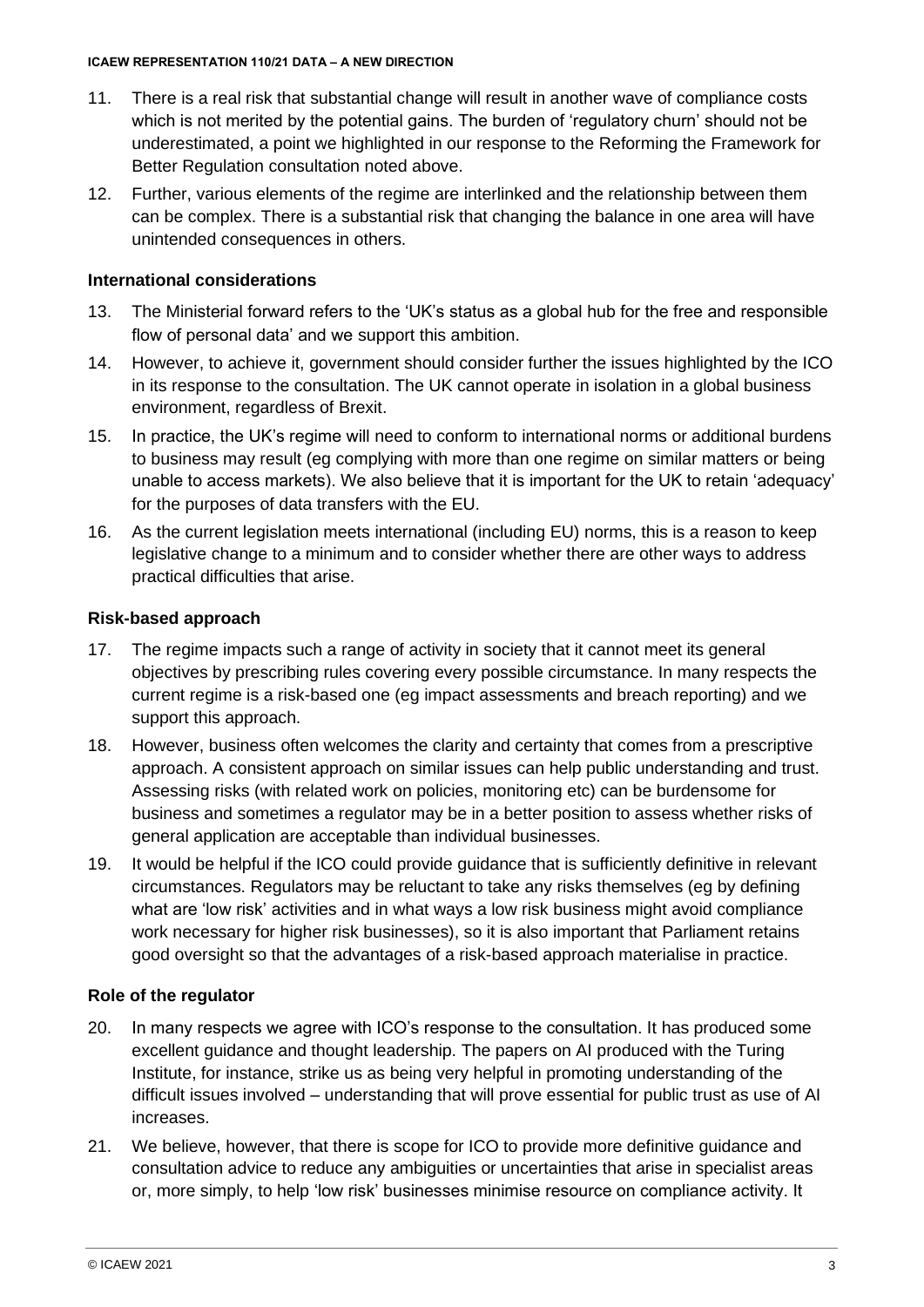could also help increase understanding of how the rules apply in specific contexts. For instance, it might provide guidance on research (see further below).

# **Artificial intelligence and innovation**

- 22. We agree that use of data, including through AI, is helping businesses to innovate and we are pleased to see the Government's focus on this. This is a developing area where it is essential to retain public trust.
- 23. The note on *[Explaining Decisions made with AI](https://ico.org.uk/for-organisations/guide-to-data-protection/key-dp-themes/explaining-decisions-made-with-artificial-intelligence/)* of ICO and Alan Turing Institute is helpful in explaining the current regime and the balances that need to be struck by relevant businesses. For the time being, we believe that the regulatory regime strikes the right balance and it would be premature to reduce safeguards on how decisions about individuals are taken through AI.
- 24. We do see potential for de-regulating in some areas, but only alongside growth in maturity of this technology and public trust in it. In the meantime, Parliament should retain decision making powers on changes involving important matters of principle and the regulator should continue to consult and engage stakeholders to ensure that the regulators and legislators remain informed of relevant developments.
- 25. Government and ICO should also monitor practice elsewhere and seek to assess levels of public trust in case there is a need for strengthening rather than relaxing the regime on AI.

# **Costs versus benefits analysis**

26. We understand that the 'Data: a new direction, Analysis of expected impact' is a starting point and will be developed further. However, as it stands, we do not consider that the data and assumptions on which the analysis is based are of sufficient quality to form any reliable conclusions. Of particular concern, is the expectation in paragraph 69 of a switch to SCCs if EC adequacy status is lost. This will not necessarily be the case; if the EC specifically determines that changes to UK GDPR have reduced the UK data protection regime to a position where there is no longer an adequate level of protection, it could become very difficult for EEA exporters to identify any appropriate safeguards to deploy alongside SCCs to rectify the situation, thereby invalidating the use of SCCs as a transfer mechanism. This would create a significant deterrent against EEA data exports to the UK, resulting in a loss of adequacy impact far higher than the analysis estimates.

# **ANSWERS TO SPECIFIC QUESTIONS**

27. The consultation is wide-ranging and we are responding selectively to the specific questions, by subject heading rather than individual questions, as noted below.

# **CHAPTER 1 – Reducing barriers to responsible innovation**

## *Questions 1.2 - Research purposes*

- 28. We suggest that most of the issues raised could be addressed through guidance rather than legislative change. For instance, guidance could help the relevant audience navigate the disparate and complex parts of the legislation related to research, without the legislation itself being redrafted for that audience.
- 29. If there are areas that are unclear in the particular context (eg the status of relevant recitals to UK GDPR) and ICO is not currently empowered to clarify through issuing definitive guidance, an alternative might be to extend its powers.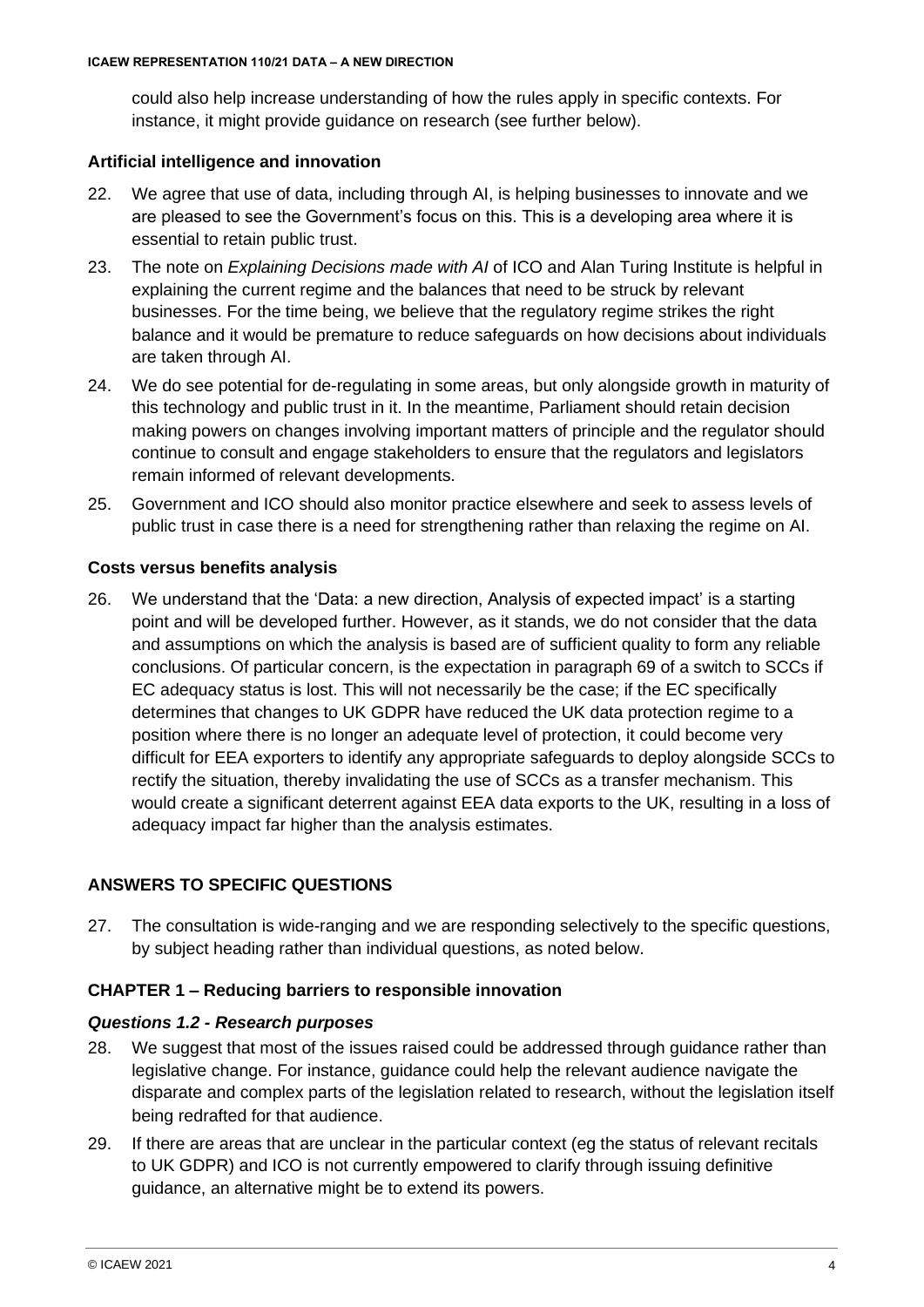- 30. If, as proposed, the special status of research in UK GDPR is to be re-enforced through the legislation, it will be necessary to provide, and justify, a formal definition and we think this could be challenging.
- 31. Scientific research is not the preserve of any given predetermined group of people such as universities, other educational establishments or charities. It may be done in the public interest but also serve other objectives (eg university funding may be linked to research or universities may have commercial ventures with the private sector). Even defining what is in the 'public interest' is no easy task (eg see ICAEW's paper on ['acting in the public interest'](https://www.icaew.com/-/media/corporate/files/technical/ethics/public-int-rep-web.ashx?la=en)). Neither are some of the risks of abuse of data lessened merely because the data was provided in the name of research. Risk of bias (eg when AI is involved) may arise in the research context too.
- 32. While UK GDPR contains specific provisions for research, it nevertheless requires researchers to respect the key principles protecting personal data of individuals. It is important that this continues to be the case so that room for substantial change on this issue may be limited.
- 33. As an alternative, guidance from the ICO might be targeted at particular circumstances (eg type of researcher and use of data envisaged, how individuals' rights are protected) in a way that would be difficult to achieve through legislation. Guidance provided to researchers on relevant matters, such as anonymisation, may also help other users of data (by analogy). Deciding whether data is 'personal data' is an important matter relevant to all.
- 34. The ICO has developed leading expertise on what constitutes (or therefore does not constitute) personal data. We believe that its experience should be leveraged by other UK regulators looking at related issues (eg FCA's consideration of 'big data') and that government and regulators should adopt a consistent approach on overlapping issues.

# *Questions 1.3 - Further processing*

- 35. In general, we think it unobjectionable that data controllers should be required to 'take into account' the various factors identified in Article 6(4) of UK GDPR and we support the idea that data users (businesses and government) should think about the possible impact of their actions on those they supposedly serve (eg customers, the public).
- 36. Diluting these requirements simply tilts the balance away from protection of the rights of individuals and could reduce public trust and potentially make it more challenging to offer services in the EEA as the purpose limitation is an important part of the current EU regime.
- 37. It is unclear how relaxing the rules to make it easier for data to be re-used by a different data controller would protect the legitimate rights of individuals. For instance, use should always be in line with the reasonable expectations of those providing the data.
- 38. We find it difficult to envisage how rules would be crafted to address all potential concerns without becoming unwieldy.
- 39. One exception to the above is that further processing to anonymise personal data should always be permitted (subject to appropriate technical and organisational safeguards). At present it is not always possible to identify an Article 9 condition that permits further processing to anonymise special category personal data.

# *Questions 1.4 - Legitimate interests*

40. We agree that some businesses mistakenly tend to think first of consent when identifying the lawful basis for processing personal data, despite alternative and often superior lawful bases being available.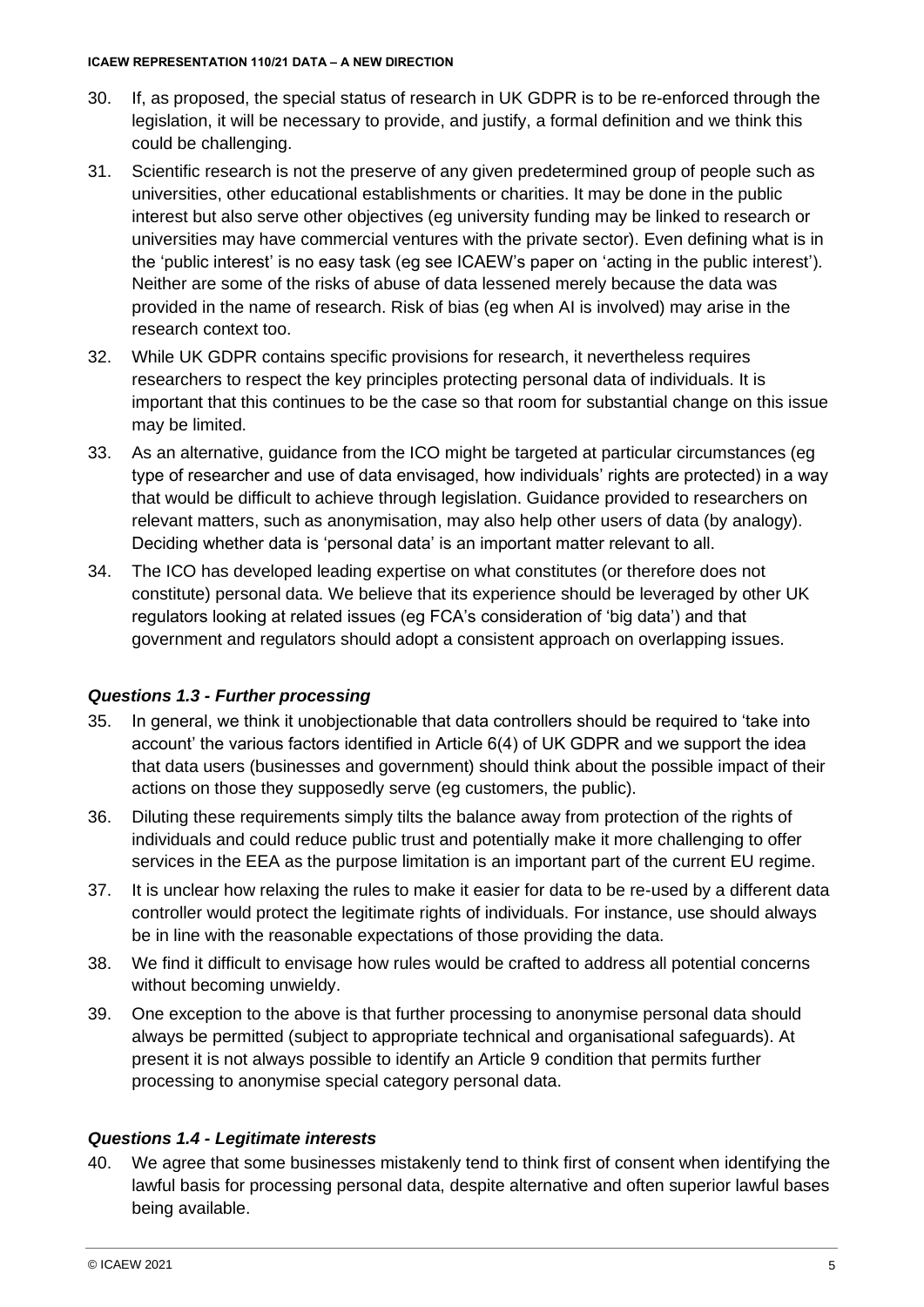- 41. There is scope for improving understanding and reliance on the 'legitimate interest' basis, but we are not convinced that an 'exhaustive list' is the best approach. The list of public tasks under the 2018 Act would need further consideration in this context as some are potentially broad in scope. It is important that the basis is not too broad, because trust in the regime may be damaged if legitimate interest strays beyond use that an individual would reasonably expect.
- 42. Rather than having a list where there is no balancing test, we suggest that ICO could substantially change its current guidance to provide detailed examples (which would include a balancing test) that organisations can adopt for their own legitimate interest assessments.
- 43. This would retain the principle that legitimate interests must be balanced against the impact on individuals, but potentially reduce uncertainty and also help businesses to understand how rights of individuals may be balanced with business objectives.
- 44. ICO should have much of the know-how to do this because data controllers are already required to state what are their legitimate interests for processing in their privacy statements. If, as seems likely, there is a good degree of commonality, then either businesses currently are getting it wrong (a problem in itself), or there is scope for a more standard approach. Rather than repeating the relevant legitimate interest assessments, businesses could then refer to the guidance, so reducing work all round (except for ICO).
- 45. The regulator would need to seek feedback from individuals, business and other interested bodies to ensure that it continues to strike the right balance and addresses concerns promptly when they arise. Parliament should retain good oversight and be ready to step in if it seems this approach is having undesired consequences. Addressing the issue through guidance rather than legislation means that it will be easier to evolve over time and take account of fast-paced technological change.

## *Questions 1.5 - AI and Machine learning*

- 46. The consultation paper alludes to the fact that AI is impacted by various regulations, not just data protection. It is important that government looks at this holistically so that any resultant regulatory regime is a coherent whole. If reform of the data protection regime is intended to simplify or reduce burdens, then it is difficult to see why government would choose to use this regulation as tool for wider objectives that might be achieved by other means. However, where other regulators consider matters pertaining to personal data (including when data ceases to be personal data, eg through anonymisation) and bias in AI, we believe that ICO should have a leading role to play given its expertise on the issues.
- 47. We believe that government should organise feedback groups to enable further consideration and discussion and include other regulators tasked with relevant duties in (eg on bias and equality).
- 48. So far as UK GDPR is concerned, we are not currently convinced that it is impeding the responsible development and application of AI in a disproportionate way. While the concept of 'fair' processing may not be defined, Article 22 specifically addresses what appears to be the key consideration in this context.
- 49. In response to Q1.5.17, we note that Article 22 does not prevent automated decision making but gives individuals the right to human intervention and challenge when automated decisions have been made. We do not think this an unreasonable approach at this stage of the development of AI and it is anyway restricted to 'solely' automated processing having a 'legal or similarly significant effect'. The importance of Article 22 was recently illustrated by the public outcry at the inappropriateness of sole reliance on algorithms when determining children's examination results.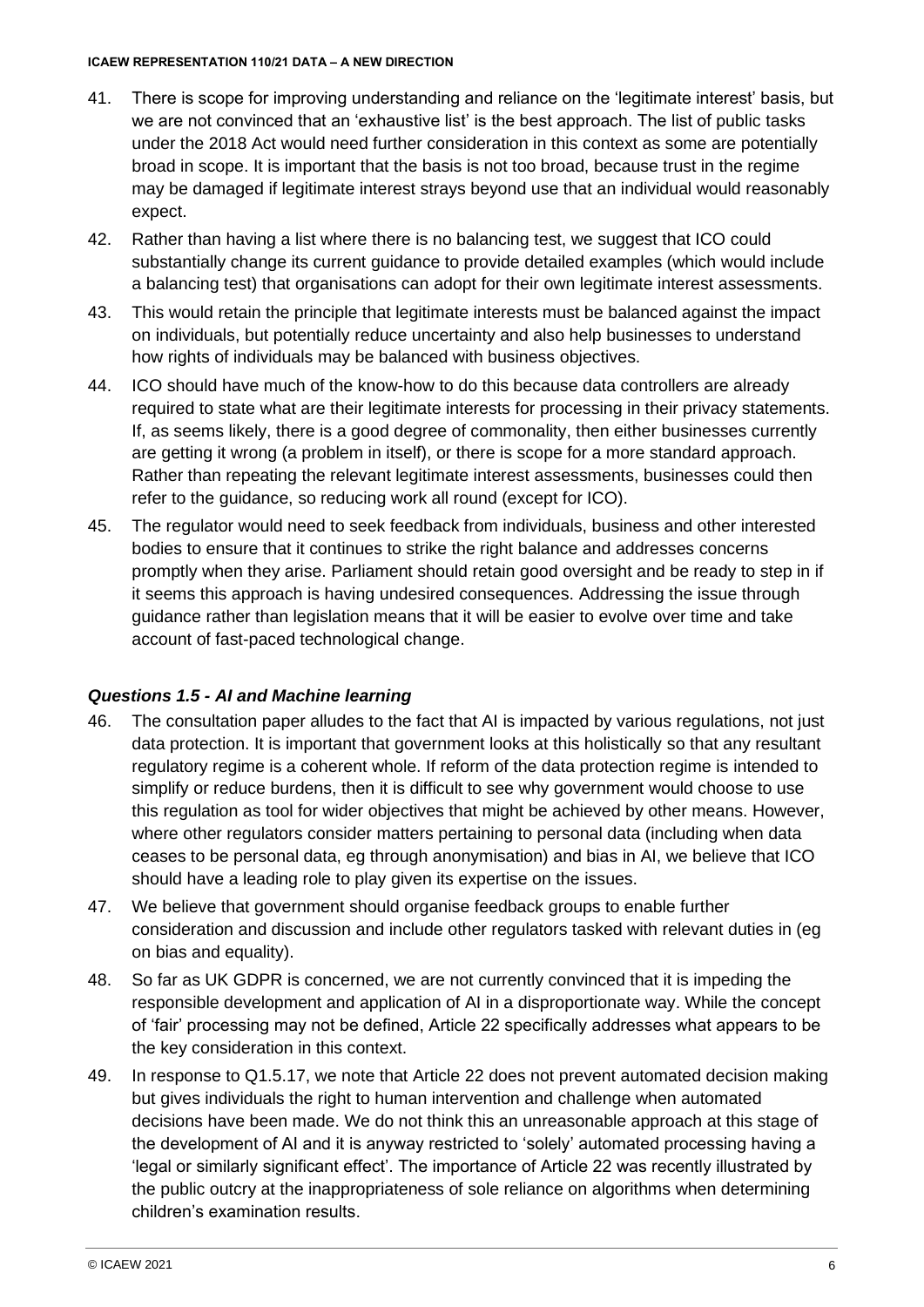- 50. The benefits of regulation should not be overlooked. Absent provision for transparency, some businesses are likely to seek to exploit AI to their own advantage without due concern for the legitimate interests of their customers (ie the public).
- 51. ICO has provided some useful guidance on the subject and we believe that issues arising could continue to be addressed through guidance for the time being.

# *Questions 1.6 - Data Minimisation and Anonymisation*

52. We agree that more robust guidance from ICO on what constitutes anonymised data would be helpful (both for research purposes and more generally). If the principles apparent from the preamble to UK GDPR, international guidance on the issue and EU court cases are generally accepted, it is difficult to see why changes in regulation should be required.

# *Questions 1.7 - Innovative Data Sharing Solutions*

- 53. We agree that there is potential for independent third parties to provide forms of assurance to individuals about how their data is used. This may make individuals more comfortable about agreeing to share their data.
- 54. However, we are unclear whether government proposes that protections afforded to individuals should be relaxed for such third parties. As the paper observes, data intermediaries are subject to the same data regulation requirements as others. We think that they should be. They potentially present at least as great a risk to data security and rights to privacy as any other business in possession of our data.
- 55. Even where one business has a 'legitimate interest' to process personal data provided to it, its legitimate interest should not include sharing that data with others except in accordance with the regulations (including consent).
- 56. Government should also consider carefully the risks involved in concentrating personal data in a few bodies, or widening access to data held by any given body, both of which can increase opportunities or incentives for fraud, including identity theft.

# **CHAPTER 2 – Reducing burdens on business and delivering better outcomes**

- 57. The regime is sometimes perceived to tend towards a 'box-ticking' and one size fits all approach that can have a disproportionate impact. This is contrary to the 'principles' based approach underlying the regime that encourages data controllers to think about the implications of proposed data processing.
- 58. We therefore support a focus on outcomes and pursuit of a proportionate approach to reduce costs while maintaining protections for individuals and current processes that already operate effectively.
- 59. We are not in a position to comment on all the various alternatives raised in the paper (eg depending on whether or not the privacy management programmes are taken forward) or on all relevant matters arising but hope that our general observations will be useful.
- 60. Our overall conclusion is that we would encourage government to make changes through a more nuanced approach to enforcement and guidance from ICO rather than by wholesale changes to the regulations, where possible.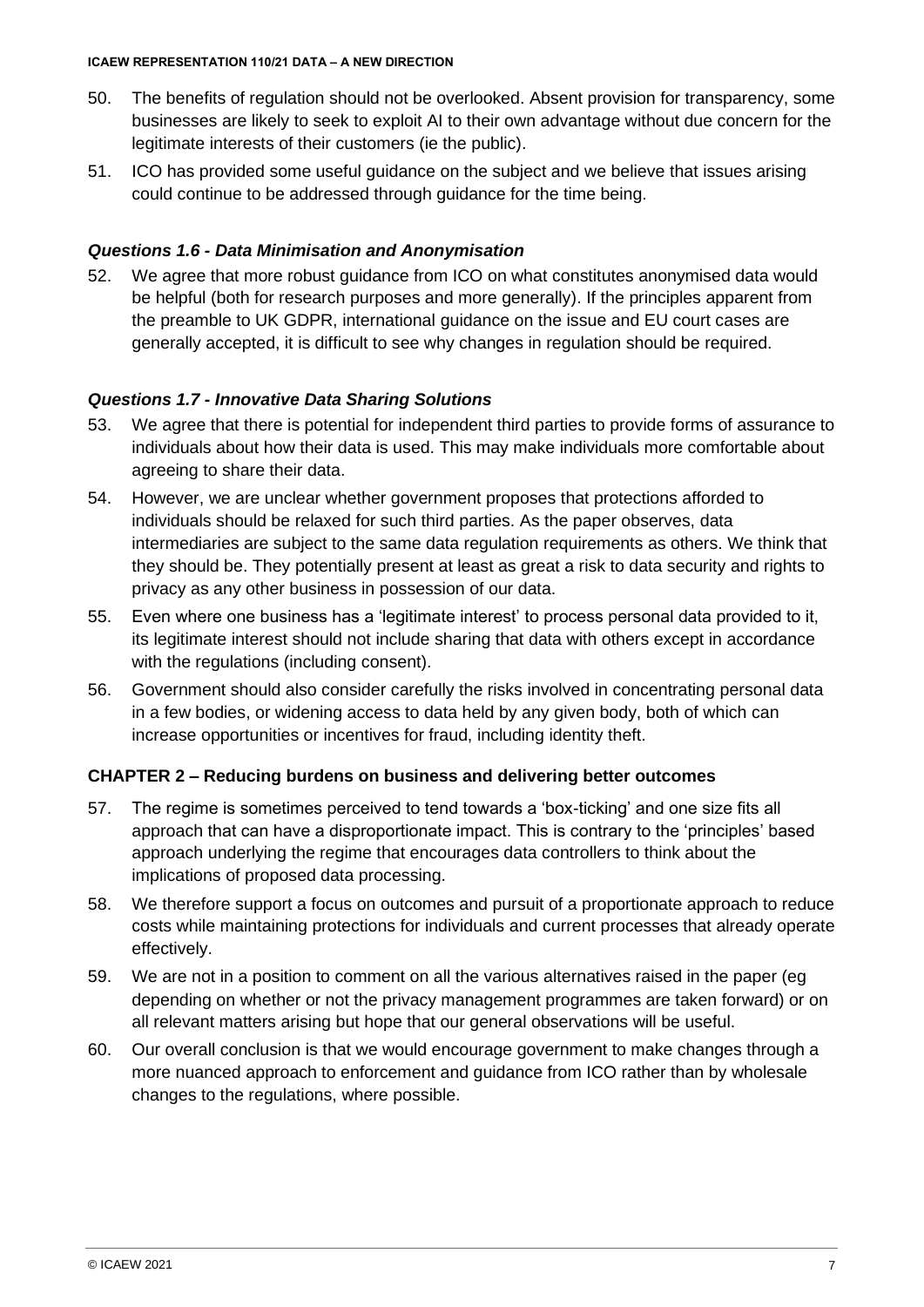# *Questions 2.2 - Reform of the Accountability Framework*

**Accountability based on privacy management programmes** 

- 61. It is unclear why government believes that introducing a new privacy management programme requirement would reduce burdens on business. It appears to impose additional requirements on how businesses should comply and increases scope for differing practices (and uncertainty that goes with that).
- 62. Many of the suggested processes are in effect carried out by some businesses currently as a matter of good practice and to assist with compliance, but others are not compelled to do so.
- 63. The bulk of data protection requirements would remain and the suggested deregulation that might be made as a result seems modest by comparison.
- 64. The distinction between the proposed privacy management programme and the current requirements for organisations to have appropriate data protection policies to ensure compliance with the legislation strikes us as a fine one, albeit we have not considered the Australian, Singaporean etc examples cited. Any international comparison would need to look at the laws and regulation of the jurisdiction concerned as a whole, not just one element of them. If the result would be to substantially weaken protections for individuals, then the potential impact on international transfers noted in our introduction arise.
- 65. Replacing a list of something you currently have to do under the regulations with something you should think about doing does not necessarily reduce work (as noted in para 182 of the consultation paper) or result in better outcomes. Smaller businesses may benefit most from having a list of requirements for the certainty it provides. Otherwise a business might do work that others might consider was unnecessary or not do something that others would expect to be done, with risk of subsequent criticism or sanctions. It would often be good practice to document the basis on which judgement has been exercised (eg in case of regulatory intervention) which in itself requires work (even in relation to matters judged low risk).
- 66. If the intention is to tighten up regulation (eg improve consistency as noted in para 183 of the paper), we would like better to understand exactly what outcomes (as opposed to outputs) government seeks to achieve by this.
- 67. If data management programmes are to be required, government should consider the potential impact on small business. This is already a concern under the current regime, but aspects of it are proportionate eg by size (250 employee threshold for elements of the risk assessment regime) or risk (eg data protection officers). Imposing new requirements that would apply to all businesses does not appear to be serving the interests of small businesses.

## **Data protection officers**

- 68. Feedback suggests that some organisations, particularly at the smaller end of the scale, do not find it easy to appoint data protection officers and we would support targeted reforms to alleviate this concern.
- 69. The regime has advantages, including meaning that a consistent approach is adopted by relevant businesses. This can enhance the sharing of data and increase levels of trust and understanding. It can be helpful for the public as well as in business-to-business interactions for there to be an identified individual designated for the purpose of receiving data protection complaints or queries etc. at relevant organisations. The requirements are targeted towards large organisations or those carrying out specified activities, but even small businesses can benefit from having a person identified within the business as being responsible for various data protection matters, eg handling potential data breaches (which need to be carefully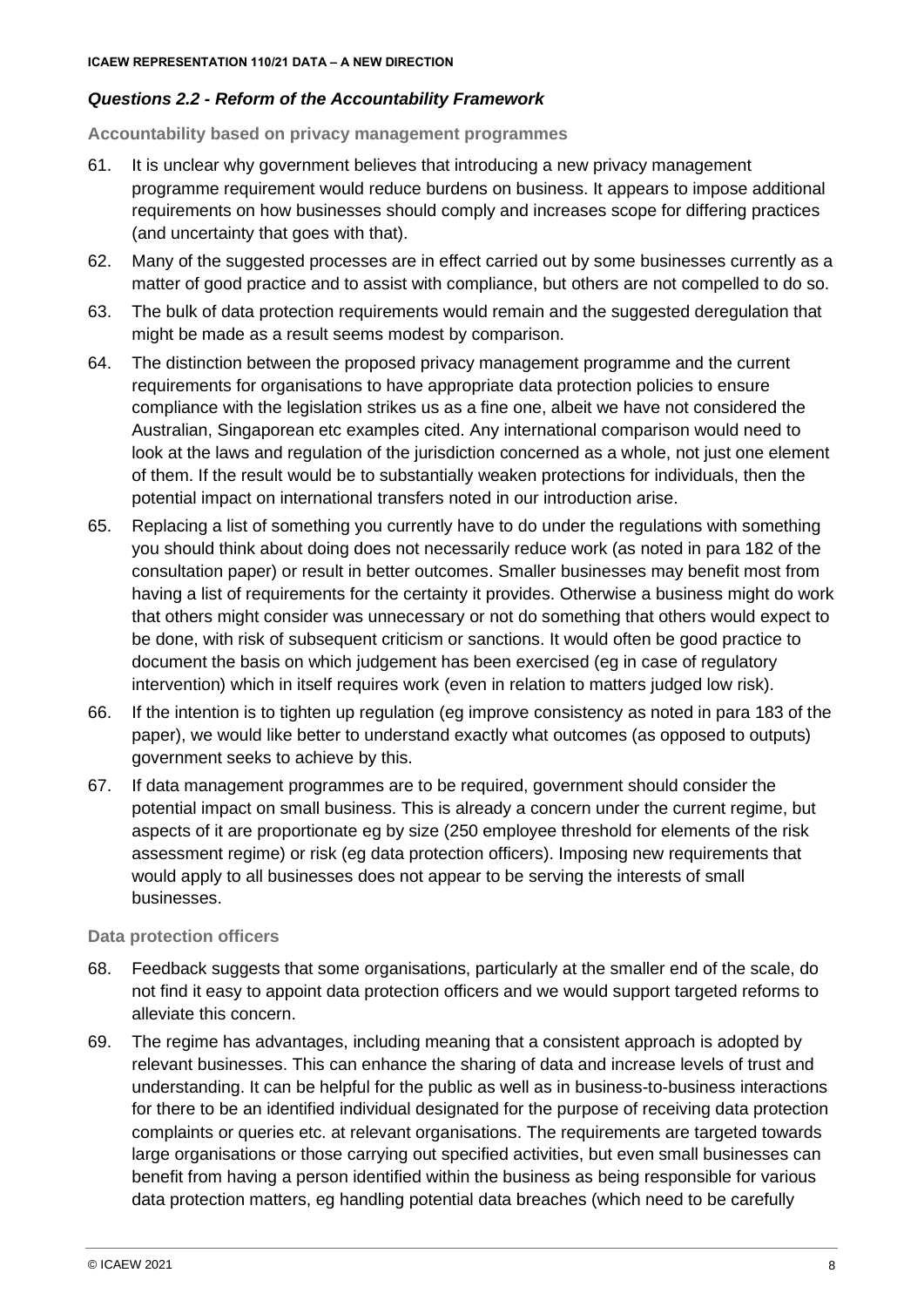managed from the wider business risk perspective). We do not, therefore, believe the requirements should be removed entirely.

70. However, the current requirements are more prescriptive than might be desirable regarding the qualifications and experience required by a DPO and we would support modification of the regime in that respect. For instance, the regime assumes that an individual will have a high level of data protection training and advise an organisation when, in fact, there may be better ways for an organisation to achieve these outcomes. This having been said, the experience of our members is that privacy related issues can be more readily resolved when businesses have a knowledgeable DPO.

#### **Data protection impact assessments**

- 71. We believe that impact assessments serve a useful purpose and are an effective tool. Even if there were to be no formal requirement to complete a DPIA, it would be beneficial for businesses to carry out similar assessments of their high risk processing activities to reduce risk of inappropriate use of data (and breach of the regulations).
- 72. Again, if the requirements are considered overly prescriptive, we suggest that this might best be addressed through revised guidance. The current guidance is lengthy and could perhaps be simplified, but we think further detail of government intentions is required before moving entirely away from this regime. For instance, which, if any of the areas currently identified as being of high risk (eg biometrics) does government think are not high risk?

#### **Prior consultation requirements**

- 73. We speculate that the prior consultation requirements may be little used because data controllers find ways to mitigate risks, so obviating the need for consultation or abandon plans if risks cannot be mitigated. In cases of doubt, there may be a concern that the regulator will err on the side of caution and businesses might prefer to take the risk, even if the risk is exacerbated by possible sanctions for failing to consult.
- 74. We believe that regulators should welcome interaction with those that they regulate and offer assistance and guidance regarding compliance. We are not convinced that threatening business with additional sanctions for failing to consult is the best way to promote this.
- 75. On balance, we agree that the requirement should be replaced with a right to consult, so that businesses can easily approach ICO for advice/views etc. ICO should nevertheless be alert to data processing developments that it considers to be 'high risk' and be prepared to use its powers to investigate where appropriate. Government should also consider whether ICO could take a more proactive role providing education to business, eg on emerging risks or new developments in the markets. It will need to be appropriately resourced to perform these functions effectively.

## **Record keeping**

- 76. We agree that the record of processing activities can be onerous to implement and maintain. However, they are now embedded in many organisations and businesses may have contractual arrangements requiring them to maintain such records.
- 77. The consultation proposes that the current arrangements be replaced with a more flexible approach as part of a risk management programme. We suggest that government consider, as an alternative, introducing a degree of flexibility to the current arrangements eg through guidance. For instance, the amount of work involved depends in part on the granularity with which processing activities are defined and the approach on this already varies considerably between different businesses.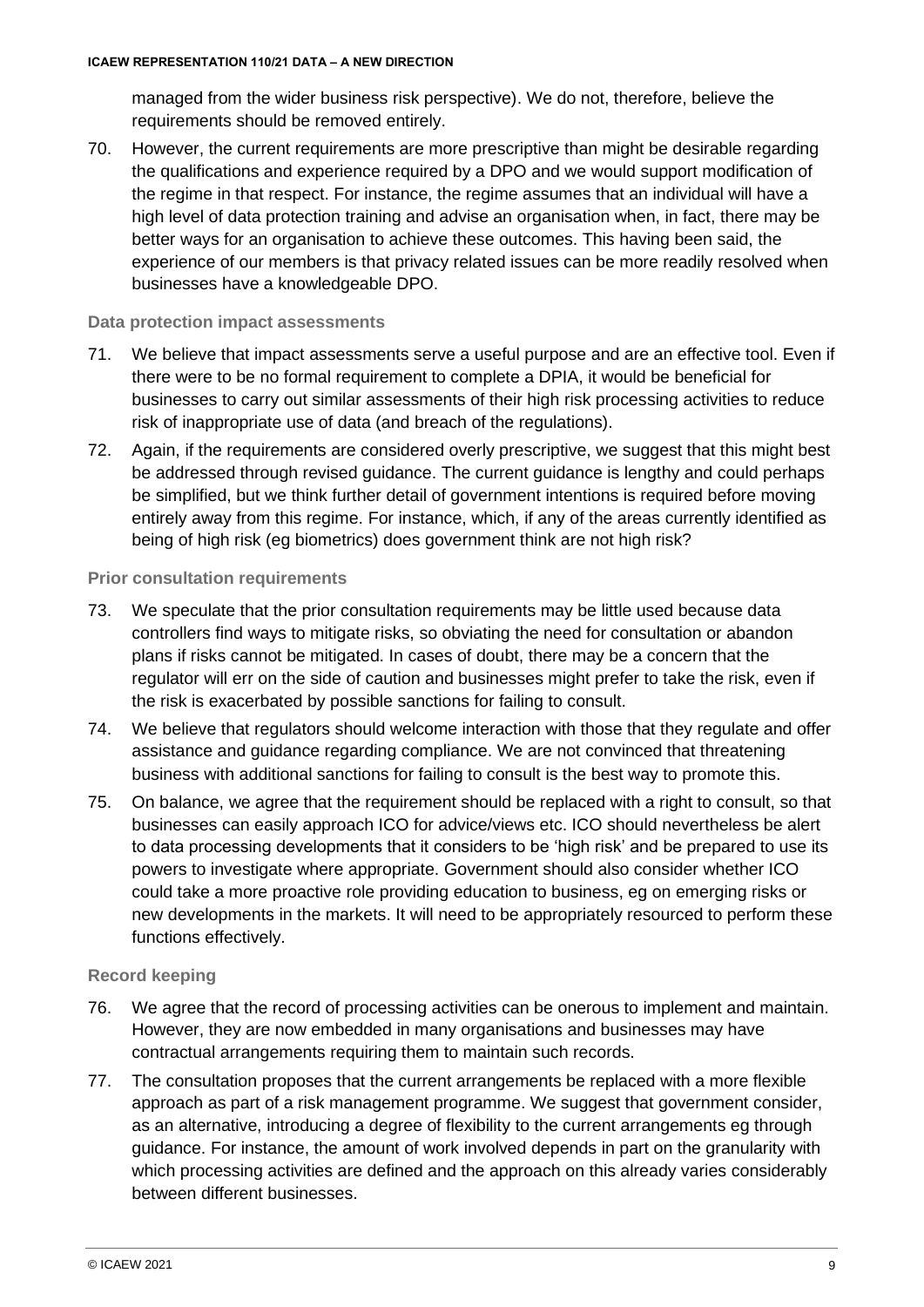- 78. The consultation notes that the requirements in effect call for replication of information contained in other records. If the requirements could be made more consistent there might be scope for one record to serve more than one purpose. For instance, in straightforward cases, there might be scope for a privacy statement also to serve (or largely serve) as the relevant record.
- 79. Article 30 of UK GDPR requires organisations to maintain a Record of Processing Activities, including categorisation of the data and the purpose of processing. Paragraph 39 of Part 4 of Schedule 1 to the 2018 Act sets out the requirements for an 'Appropriate Policy Document' concerning use of Special Category and criminal conviction data. This appears to be duplicative, and government might consider removing this requirement from the Act or ICO might provide guidance to make clear that the record of processing activities may be a suitable policy document for the purposes of the Act.

#### **Breach reporting requirements**

- 80. The regulations require reporting unless 'unlikely to result in a risk...', but the ICO guidance makes clear that an assessment of materiality is required (and the self-assessment tool refers to 'high risk to individuals' rights and freedoms').
- 81. It is possible that overreporting occurs because people are following the letter of the regulations rather than ICO guidance, in which case there would be something to be said for better alignment between law or regulation.
- 82. Other explanations are possible, including that people are likely to err on the side of caution when failure to report is itself punishable with very substantial fines and that there are too many areas of uncertainty (in which case further guidance should be considered).
- 83. In any event, we believe that further guidance to help organisations assess whether or not to report would be helpful.

## **Voluntary undertakings process**

84. We are not in a position to comment on the Singapore regime. If the regime is to favour organisations that 'engage with ICO' it will be necessary for ICO to be resourced to engage with all potential users similarly to ensure that the process is fair, and transparency will be required. Government should also consider other ways to encourage the 'regulated' to work constructively with their regulator (and vice versa).

## *Questions 2.3 - Subject access requests*

- 85. We agree that requests can be time consuming and take up significant levels of resource and would welcome targeted reform of this aspect of the regime.
- 86. As noted in the paper, before 2018 there was a £10 fee for data access requests; we believe that this did deter many frivolous requests. On balance we would support the reintroduction of the right (but not obligation) for data controllers to charge a nominal fee to deter such requests. Some safeguards might be required for those who could not afford even a nominal fee.
- 87. Such a fee would not cover the costs of work typically involved in handling many requests or address certain other concerns, so it is not a complete answer to the problem.
- 88. One concern is where requests involve confidential business information or personal information of other individuals. It can be very time consuming to weigh up potentially competing interests and information may need to be manually redacted or individuals contacted to give consent, all of which is time consuming and can lead to disputes. Another concern (noted in the consultation) is that requests may lead to disclosure of (or expectation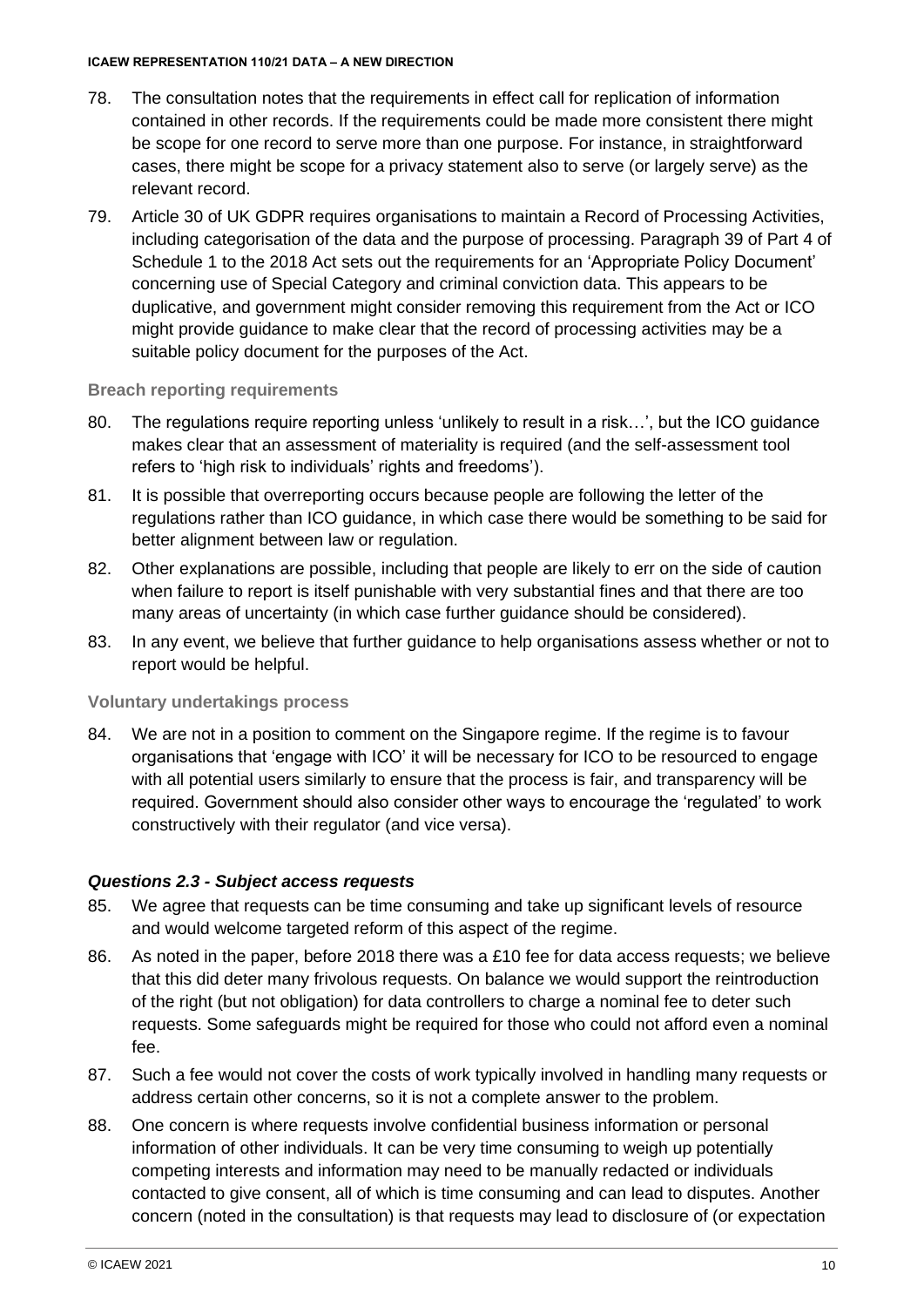of disclosure of) opinions about the data subject for purposes of litigation and which ought more properly be obtained through court disclosure procedures.

- 89. We are not convinced that a 'cost ceiling' approach would address these sorts of concern or otherwise be the best solution. The context is different from Freedom of Information Requests. That approach could reward the disorganised (who cannot economically find data) or inflated costs might be assigned. In either case, it could lead to a weakening of data subjects' ability to exercise their rights. Also, what might be appropriate for one kind of business might not be appropriate for another.
- 90. An alternative might be to build upon the existing provisions regarding vexatious requests. This recognises that requests may be refused if likely to cause a disproportionate or unjustifiable level of disruption. We believe that ICO should be empowered (if it is not already) and required to apply this in a way that would address legitimate concerns of data controllers on these matters. For instance, it might require the data subject to identify why the data subject seeks information containing personal data (eg opinions) of other individuals to ascertain whether the work required to provide it would be proportionate for the purpose.
- 91. See also our comments [\(Rep 01/20\)](https://www.icaew.com/-/media/corporate/files/technical/icaew-representations/2020/icaew-rep-01-20-draft-right-of-access-guidance.ashx) on the 4 December draft Rights of Access Guidance consultation.
- 92. Providing additional legislative exemptions could also assist. The "Confidential references" exemption could be extended to cover other confidential opinions. In addition, personal data processed in the context of a statutory audit or other professional services provided under a duty of confidentiality to a client should be provided a similar degree of exemption as legal professional privilege. Practice in other EU countries such as Germany and Ireland might be informative in this context.

# *Questions 2.4 - Privacy and electronic communications*

- 93. It is important that the concerns raised by the consultation on these issues are addressed because, apart from anything else, multiple cookie requests etc undermine confidence and trust in the wider data protection regime.
- 94. The prevalence of requests for consents is damaging. In practice it means users have little choice but to accept. They may then be accepting use that, if they considered carefully, they would not have accepted.
- 95. We agree that the definition of 'essential purposes' should be broadened if necessary to cover use for site analytics and, potentially, technical faults, ie the sort of thing that would reasonably expected by users. This would help reduce the number of, essentially, pointless cookie requests.
- 96. There would be a logic in conforming this regime to some degree with 'legitimate interests', but some aspects of cookies and electronic communications give rise to specific concerns so we do not believe that is a complete answer. There will be times when users should always be asked for consent even if a data controller considers that use falls within the legitimate interest basis.
- 97. Even where users may accept (by consent or otherwise) that their data may be used for marketing purposes, there may still be balances to be drawn. For example, those who consent to use of location data by a retailer might expect that to result in the retailer knowing where they live (or work) and making inferences on what they might like to buy from that. But they might not expect the data to be combined with the location data of others they have come into contact with (eg to enable the retailer to build up a social profile and make recommendations based on preferences of acquaintances).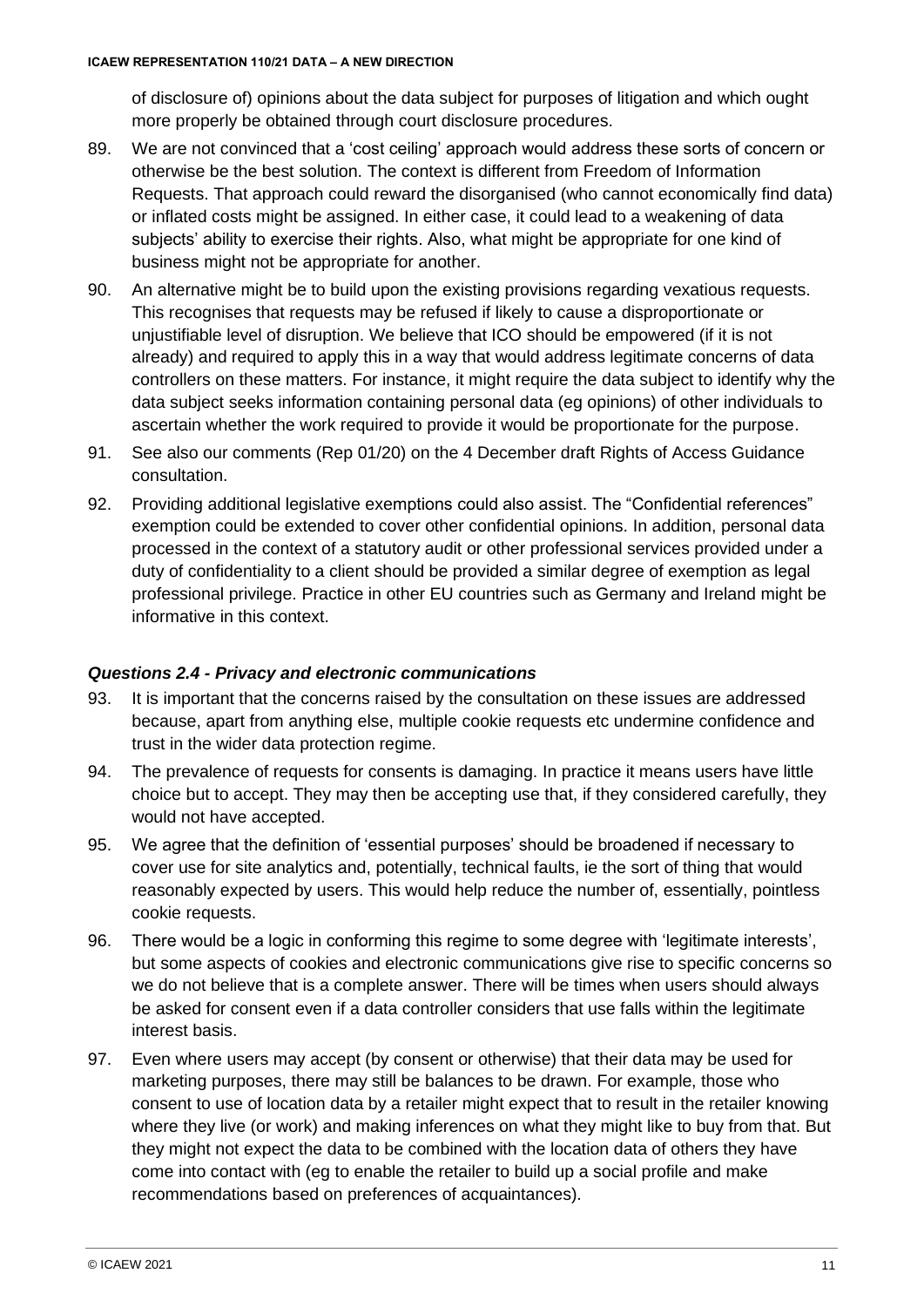- 98. Users also need to be aware when automated decision making is involved (with attendant risks, biases, and other shortcomings) and empowered to overrule it if needed.
- 99. These are complex issues that depend upon understanding what sort of use is made of personal data at any given time and the degree to which the public are concerned about that use (or would be concerned if they thought about it). ICO might conduct further (and continuous) research to identify areas of concern to the public at any given time to help government and other understand what usage is of most (or least) concern and work with the private sector to help promote good practice.

# *Questions 2.5 - Use of personal data for purposes of democratic government*

*100.* Those directly involved in making this response do not believe that the rules around political parties, elected representatives etc should be relaxed at all.

# **CHAPTER 3 – Boosting trade and reducing barriers to trade flows**

101. Please see our introductory comments on international aspects and costs v benefits.

# **CHAPTER 4 – Delivering better public services**

- 102. We recognise the enormous potential benefits from data for government and the wider economy. It is fundamental to the future of the economy to get the right building blocks in place to enable the realisation of these benefits. The role of data in underpinning current AI technologies emphasises the importance of the topic.
- 103. We believe that greater emphasis should be placed on the benefits to citizens and the public interest, and the need to develop a citizen-centric approach to data to build trust. Trust is highly context specific, and citizens' acceptance of data uses will vary depending on what the government is trying to do. Therefore, further consideration should be given to how best to incorporate the priorities and views of citizens into the data protection regime and ensuring sufficient transparency and confidence in the purpose and objectives of government use of data.
- 104. In terms of the wider economy, the government is the biggest owner or user of data in the country and therefore can play a leadership role, being an exemplar in good practice, sharing its experience, and being at the forefront of thinking about how to enable safe, secure and trusted data sharing. There are also some specific types of support that it can give, such as funding innovations in data access across sectors.
- 105. However, to have the best chance of success, the data protection regime needs to link to many other elements as data does not exist in isolation. Data fundamentals, for example, will be improved by wider digitalisation of processes. Trust will benefit from strong cyber security. Transformation requires a range of cultural, organisational and people change.
- 106. We want individuals and business to have the ability to only give information once to government, but also for the data protection regime to operate smoothly to protect the use of such data from misuse (accidental or otherwise) by government departments who might not ordinarily/legally have access to that data.
- 107. For instance, in the context of company data, we support the recent initiatives aimed at allowing companies to file once with government, digital filing (with tagging) and greater checks of information filed. We believe that these are positive steps that will increase the value of the data held on the Company register and assist in preventing economic crime. However, the data protection regime needs to ensure that the information made publicly available on the register is used effectively, data submitted under a file once approach must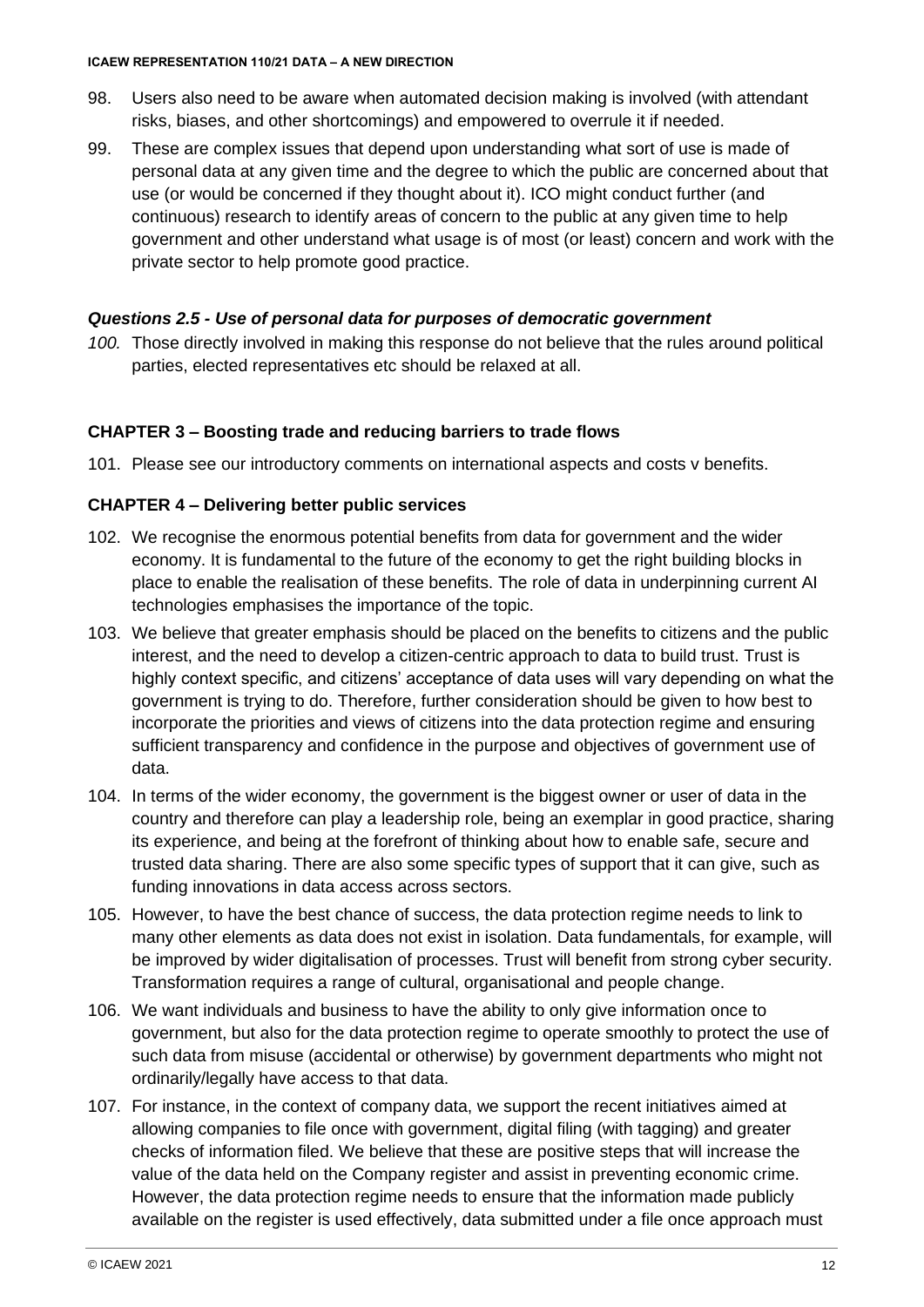be appropriately safeguarded; and the data targeted to best combat economic crime. It is also important that wider implications are considered, for instance whether such data might be used for unfair competitive advantage by overseas companies or expose individuals to risk.

# **CHAPTER 5 – Reform of the Information Commissioner's Office**

- 108. We agree with many of the objectives outlined in the consultation, including the central objective to uphold data rights of individuals (which is why we have the legislation in the first place). We also agree that recourse should be focused on addressing the most serious threats to public trust.
- 109. Some of the questions overlap with questions raised in the consultation on The Framework for Better Regulation referred to at the beginning of this response. These include the degree to which ICO should be set express objectives eg to have regard to economic growth, competition and innovation and the proposed promotion of sandboxes as a regulatory device.
- 110. We would like to see these questions addressed in a consolidated way so that lessons learned in one area are applied in another. We do not comment further here therefore but refer to our response to the earlier consultation, much of which is relevant in this context too. In particular, we believe that ICO should comply with the principles of good regulation and other aspects of the Regulator's Code.
- 111. We agree with ICO that its independence from Government must be preserved. There are elements of the proposals (eg direction from the Secretary of State) that are concerning in that respect. We suggested in our response to the earlier consultation that an independent body should be established to help Parliament hold regulators to account and we believe that such a body would be helpful in this context too.

# *Questions 5.5 - Codes of practice and guidance*

- 112. We agree that provision of clear guidance is essential in this area of regulation and generally support the idea that ICO should be supported by expert panels etc.
- 113. We agree that there should be Parliamentary oversight of ICO which should include consideration of its guidance in novel areas resulting in changes to rights of individuals or obligations on business, but we are not able to comment on how this is best achieved at this stage, save to note that the independence of ICO should be maintained, which means that any extension of the powers of the Secretary of State need to be considered carefully.

## *Questions 5.6 - Complaints*

- 114. We do not agree with the proposals on complaints. The ICO should be resourced to deal with complaints made to it. The proposal simply pushes the burden onto business, creating more bureaucracy and cost to business as a result (need to log, monitor, publish) and this does not belong in what is styled as a deregulatory initiative.
- 115. As an alternative, we suggest that ICO could include in its guidance on complaints a requirement that complainants seek to resolve the matter with the relevant business first and provide evidence that they have done so. It could then simply reject complaints that do not meet the minimum expected standards, and it can keep such logs of complaints as it sees fit.
- 116. If businesses are not responding appropriately to complaints, then the ICO should be investigating this, not leaving it to businesses to create logs.